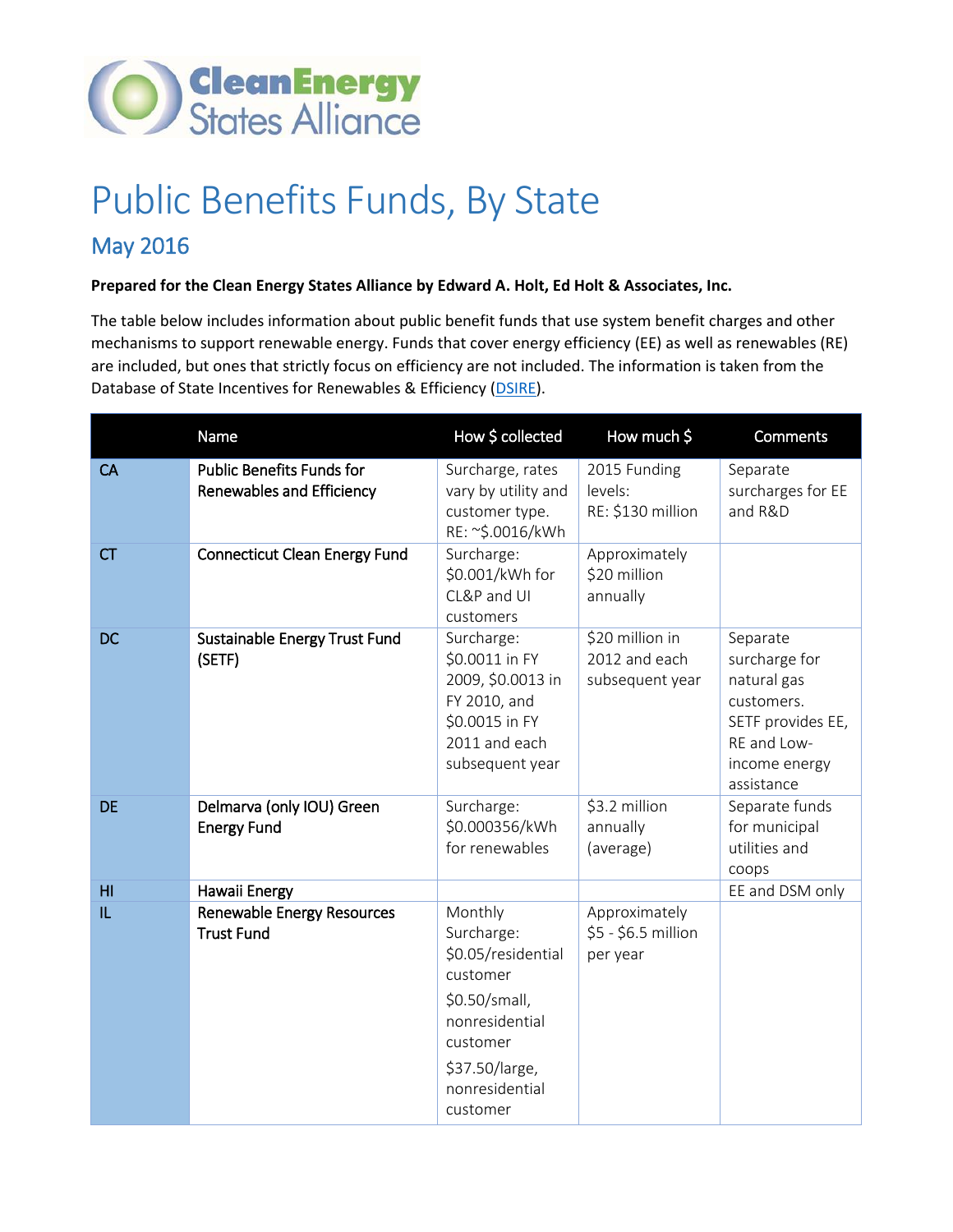|                | Name                                        | How \$ collected                                                                                                                         | How much \$                                                                                                                                      | <b>Comments</b>                                                                                                      |  |
|----------------|---------------------------------------------|------------------------------------------------------------------------------------------------------------------------------------------|--------------------------------------------------------------------------------------------------------------------------------------------------|----------------------------------------------------------------------------------------------------------------------|--|
| IL             | <b>Clean Energy Community Trust</b>         | One-time<br>payment<br>resulting from a<br>merger<br>settlement                                                                          | \$250 million for<br>RE, EE and to<br>preserve and<br>enhance natural<br>areas and wildlife<br>habitats                                          |                                                                                                                      |  |
| <b>MA</b>      | Renewable Energy Trust Fund                 | Surcharge:<br>\$0.0005/kWh                                                                                                               | Approximately<br>\$23-\$24<br>million/year                                                                                                       |                                                                                                                      |  |
| <b>ME</b>      | Efficiency Maine Trust-<br>Renewables only  | Voluntary<br>customer<br>contributions                                                                                                   | Approximately<br>\$100,000/year                                                                                                                  |                                                                                                                      |  |
| <b>MN</b>      | Renewable Development Fund                  | Annual payments<br>by Xcel based on<br>nuclear waste in<br>storage (number<br>of dry casks)                                              | Approximately<br>\$24.5 million in<br>2013;<br>\$26.6 million in<br>2014                                                                         |                                                                                                                      |  |
| <b>MT</b>      | <b>Universal System Benefits</b><br>Program | Surcharge:<br>\$0.001334/kWh-<br>residential<br>\$0.001143/kWh<br>commercial and<br>small industrial<br>\$0.000900/kWh<br>large customer | Approximately \$9<br>million/year;<br>about \$1.5<br>million goes to<br>renewables                                                               | Based on largest<br>IOU. Most \$ goes<br>to EE, low-<br>income, and large<br>customer self-<br>directed funds        |  |
| <b>NH</b>      | <b>System Benefits Charge</b>               |                                                                                                                                          |                                                                                                                                                  | EE only                                                                                                              |  |
| <b>NJ</b>      | Clean Energy Program (NJCEP)                | Surcharge per-<br>kWh (varies<br>annually by<br>funding target)                                                                          | \$344 million<br>(FY2015)<br>About 80% (\$950<br>million) of the<br>budget devoted<br>to EE; 20% (\$243<br>million) allocated<br>for RE programs | EE, RE, and Low-<br>income energy<br>assistance                                                                      |  |
| <b>NM</b>      | Efficient Use of Energy Act of<br>2005      |                                                                                                                                          |                                                                                                                                                  | EE and load<br>management                                                                                            |  |
| <b>NY</b>      | Clean Energy Fund (CEF)                     | Budget-based,<br>but PSC<br>documents show<br>surcharges for<br>2016:<br>\$.0043/kWh<br>(ConEd)<br>\$.00644/kWh<br>(CHG&E)               | \$5.322 billion<br>$(2016 - 2025)$<br>Non-fuel specific<br>minimum 10 year<br>goals (2016-<br>$2025$ :<br>1.88 million MW<br>of RE               | Clean energy and<br>EE<br>See NYSERDA RPS<br>FAQs, with link to<br>"statements" at<br>PSC website<br>under Effective |  |
| $\overline{2}$ |                                             |                                                                                                                                          |                                                                                                                                                  |                                                                                                                      |  |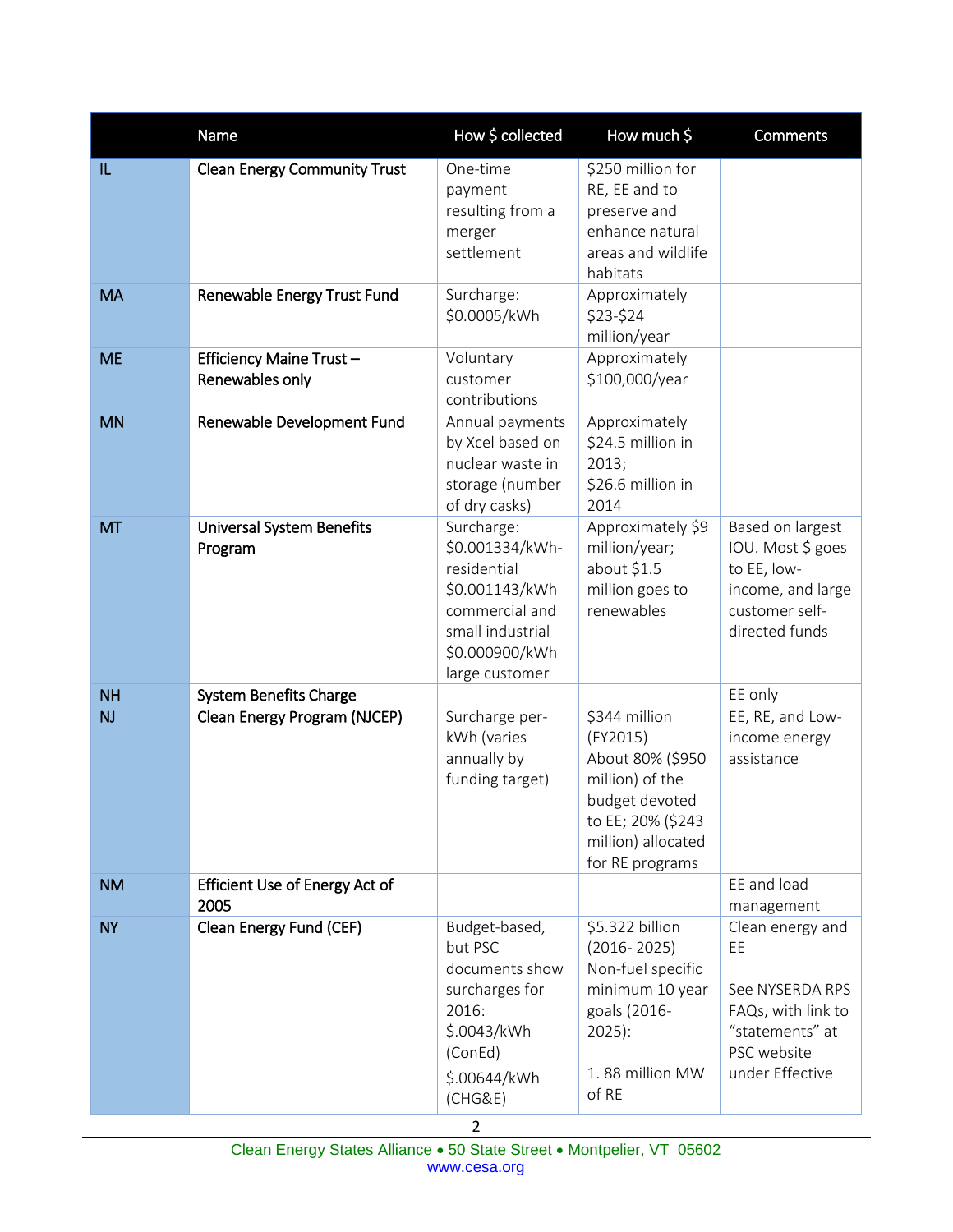|           | Name                                            | How \$ collected                                                                                                                                                                                                                                                  | How much \$                                                                                                                                             | <b>Comments</b>                                                                                                         |
|-----------|-------------------------------------------------|-------------------------------------------------------------------------------------------------------------------------------------------------------------------------------------------------------------------------------------------------------------------|---------------------------------------------------------------------------------------------------------------------------------------------------------|-------------------------------------------------------------------------------------------------------------------------|
|           |                                                 | \$.004975/kWh<br>(NGrid)<br>\$.004657/kWh<br>(NYSEG)<br>\$.00488/kWh<br>(ORU)<br>\$.004060/kWh<br>(RG&E)<br>Additional<br>surcharges for<br>RPS costs may be<br>collected.                                                                                        | 2. 133 million<br>tons of CO2e<br>reductions<br>3. \$39 billion in<br>customer bill<br>savings<br>4. Stimulate \$29<br>billion in private<br>investment | <b>Electric Tariff</b><br>Documents                                                                                     |
| OH        | <b>Advanced Energy Fund</b>                     | Funded by bond<br>proceeds; ACPs                                                                                                                                                                                                                                  |                                                                                                                                                         | RE, EE, DG                                                                                                              |
| <b>OR</b> | <b>Energy Trust of Oregon</b>                   | Surcharge (2015):<br>4.9% (PGE)<br>4.2% (Pacific<br>Power)<br>2.2% (NW Natural<br>Gas)<br>2.2% (Cascade<br>Natural Gas)<br>Surcharge varies<br>annually based on<br>efficiency<br>resource<br>potential<br>identified in<br>utility Integrated<br>Resource Plans. | 2015 budget:<br>\$15.6 million for<br>renewables<br>\$148.1 million for<br>energy efficiency                                                            | Of the funds<br>collected by the<br>electric utilities,<br>56.7% must be<br>allocated towards<br>EE and 17.1% to<br>RE. |
| PA        | <b>Public Benefits Programs (four</b><br>funds) | Currently not<br>collecting<br>revenue. The<br>funds are<br>transitioning to a<br>revolving loan<br>and investment<br>fund model to<br>sustain their<br>capital.                                                                                                  |                                                                                                                                                         | RE and EE                                                                                                               |